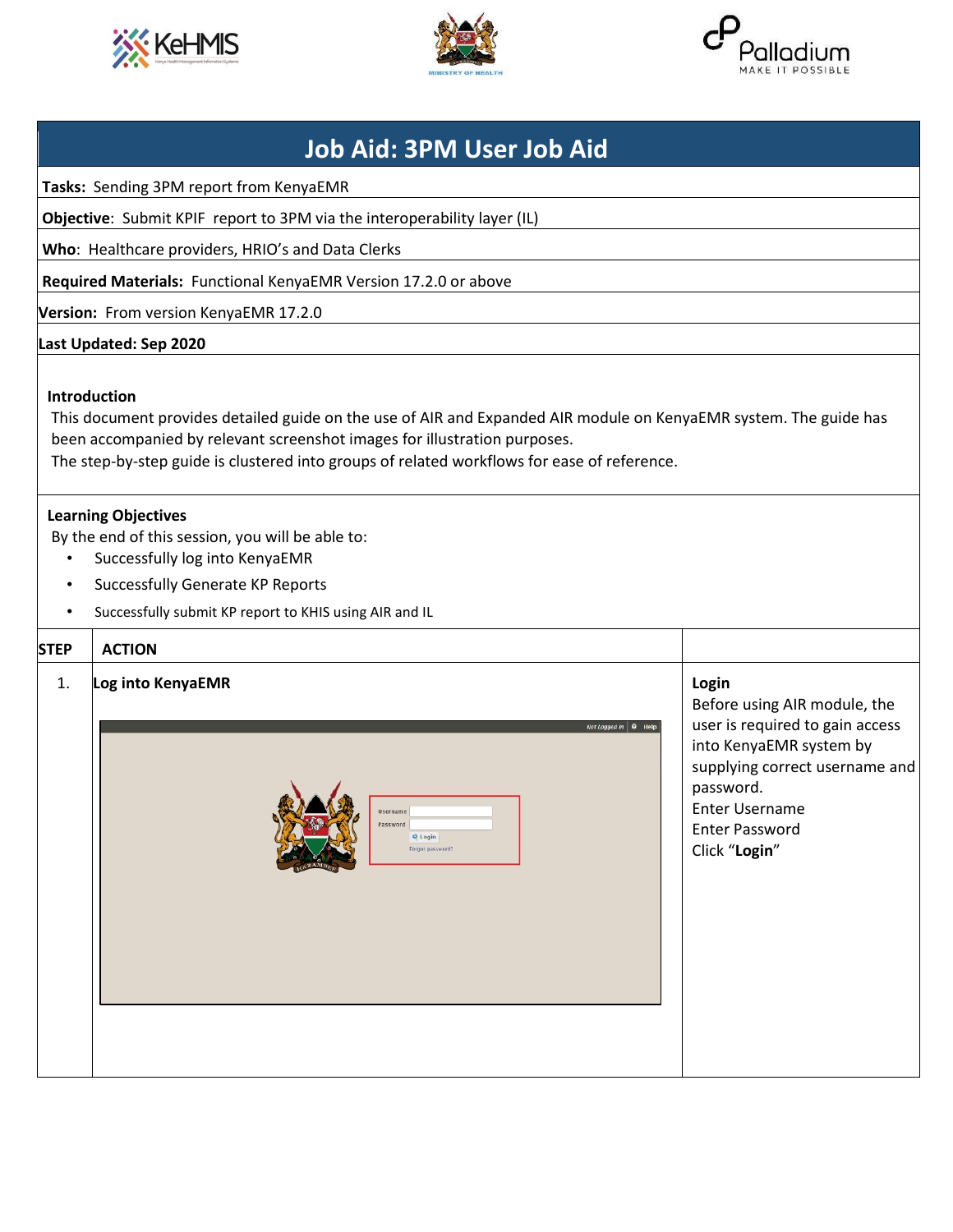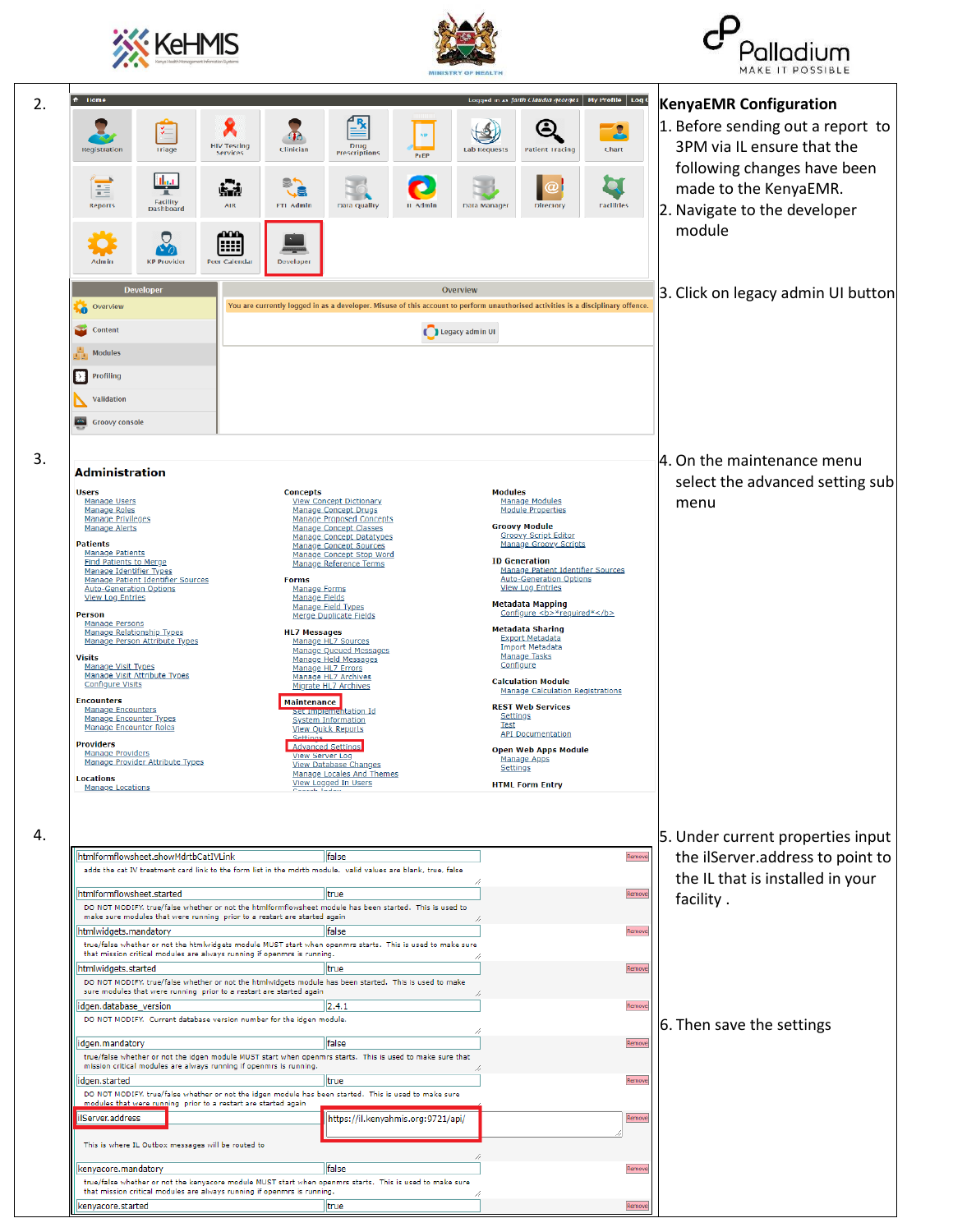





| 5. | ft Home             |                                                                                       |                                        |                                                                  |                              |                         | Logged in as faith Claudia georges                                                          | My Profile   Log Out                                                       | After a successful login, navigate                                                                      |        |
|----|---------------------|---------------------------------------------------------------------------------------|----------------------------------------|------------------------------------------------------------------|------------------------------|-------------------------|---------------------------------------------------------------------------------------------|----------------------------------------------------------------------------|---------------------------------------------------------------------------------------------------------|--------|
|    |                     |                                                                                       |                                        |                                                                  |                              |                         |                                                                                             | $\mathbf{R}$                                                               | to the "Reports" tab.                                                                                   |        |
|    | <b>Registration</b> | <b>HIV Testing</b><br><b>Triage</b><br><b>Services</b>                                | Clinician                              | <b>Drug</b><br><b>Prescriptions</b>                              | PrEP                         | <b>Lab Requests</b>     | <b>Patient Tracing</b>                                                                      | Chart                                                                      |                                                                                                         |        |
|    | E                   | that<br>ĥł<br>Ť.                                                                      | <b>高ブ</b>                              |                                                                  |                              |                         | $\omega$                                                                                    |                                                                            |                                                                                                         |        |
|    | <b>Reports</b>      | <b>Facility</b><br><b>AIR</b><br><b>Dashboard</b>                                     | Ja<br><b>ETL Admin</b>                 | <b>Data Quality</b>                                              | <b>IL Admin</b>              | <b>Data Manager</b>     | <b>Directory</b>                                                                            | <b>Facilities</b>                                                          |                                                                                                         |        |
|    |                     | <u>.000</u>                                                                           |                                        |                                                                  |                              |                         |                                                                                             |                                                                            |                                                                                                         |        |
|    | Admin               | I⊞<br><b>KP Provider</b><br><b>Peer Calendar</b>                                      | Developer                              |                                                                  |                              |                         |                                                                                             |                                                                            |                                                                                                         |        |
|    |                     |                                                                                       |                                        |                                                                  |                              |                         |                                                                                             |                                                                            |                                                                                                         |        |
|    |                     |                                                                                       |                                        |                                                                  |                              |                         |                                                                                             |                                                                            |                                                                                                         |        |
| 6. |                     | $\bullet$ To access KPIF Report click Key Population tab, then click on the report.   |                                        |                                                                  |                              |                         |                                                                                             |                                                                            |                                                                                                         |        |
|    |                     |                                                                                       |                                        |                                                                  |                              |                         |                                                                                             |                                                                            | Then select Request report under tasks and from the date picker select the start date and the end date. |        |
|    |                     | $\bullet$ Then click on the request button and wait for the report to be proceeded.   |                                        |                                                                  |                              |                         |                                                                                             |                                                                            |                                                                                                         |        |
|    |                     | • Select ADX option to launch ADX version of the report in readiness for transmission |                                        |                                                                  |                              |                         |                                                                                             |                                                                            |                                                                                                         |        |
|    | ft Home   Reports   |                                                                                       |                                        |                                                                  |                              |                         |                                                                                             |                                                                            | Logged in as Super User   My Profile<br>Log Out $\boxed{\odot}$ Help                                    |        |
|    |                     | Common   Cohort Analysis                                                              | <b>HIV</b><br>TB<br>Indicator          | IPT                                                              | <b>MCH - Mother Services</b> | <b>OTZ</b>              | <b>OVC</b>                                                                                  | MCH - Child Services    Key Population<br><b>Patient Follow-Up Reports</b> | PrEP                                                                                                    | Step 1 |
|    |                     | MOH 731B Report<br>MOH 731B Report based<br><b>Monthly report</b>                     | Step 2                                 |                                                                  |                              |                         | Outreach Worker Summary<br>Outreach Worker Summary<br><b>KP Cohort Register</b>             |                                                                            |                                                                                                         |        |
|    |                     |                                                                                       |                                        |                                                                  |                              |                         | <b>KP Cohort Register</b><br><b>Peer Tracking register</b><br>Peer Tracking Register for KP |                                                                            |                                                                                                         |        |
|    |                     | KenyaEMR 17.2.0, powered by OpenMRS                                                   |                                        |                                                                  |                              |                         |                                                                                             |                                                                            | <b>Government of Kenya</b>                                                                              |        |
|    |                     | Lorugum Health Centre (20826)<br>Home   Reports                                       |                                        |                                                                  |                              |                         |                                                                                             |                                                                            | <b>Ministry of Health</b>                                                                               |        |
|    |                     | <b>Tasks</b>                                                                          |                                        |                                                                  |                              |                         |                                                                                             |                                                                            | Logged in as Super User   My Profile   Log Out   @ Help                                                 |        |
|    |                     |                                                                                       |                                        |                                                                  |                              |                         | <b>Summary</b>                                                                              |                                                                            |                                                                                                         |        |
|    |                     | <b>Request report</b><br><b>Back to home</b>                                          | Step 3                                 | thly reporting tool                                              |                              |                         | Queue                                                                                       |                                                                            |                                                                                                         |        |
|    |                     |                                                                                       | Req                                    |                                                                  |                              | <b>Request Report</b>   |                                                                                             |                                                                            | <b>Time taken</b>                                                                                       |        |
|    |                     |                                                                                       | Report<br>Monthly report<br>Date Range | <b>Step 4</b>                                                    |                              | Step 5                  |                                                                                             |                                                                            |                                                                                                         |        |
|    |                     |                                                                                       | <b>Start Date:</b>                     |                                                                  | <b>End Date:</b>             |                         |                                                                                             |                                                                            | Time taken                                                                                              |        |
|    |                     |                                                                                       |                                        |                                                                  |                              | Request   Cancel        | Step 6                                                                                      |                                                                            |                                                                                                         |        |
|    | <del>n</del> Home   | <b>Reports</b>                                                                        |                                        |                                                                  |                              |                         |                                                                                             | Logged in as Super User                                                    | My Profile<br>Log Out $\bigcirc$ Help                                                                   |        |
|    |                     | <b>Tasks</b>                                                                          |                                        |                                                                  |                              |                         | <b>Summary</b>                                                                              |                                                                            |                                                                                                         |        |
|    |                     | <b>Request report</b>                                                                 |                                        | Name: Monthly report<br>Description: KPIF Monthly reporting tool |                              |                         |                                                                                             |                                                                            |                                                                                                         |        |
|    |                     | <b>Back to home</b>                                                                   |                                        |                                                                  |                              |                         | Queue                                                                                       |                                                                            |                                                                                                         |        |
|    |                     |                                                                                       |                                        | <b>Requested</b>                                                 | Вy                           | <b>Report file name</b> | None                                                                                        | <b>Status</b>                                                              | <b>Time taken</b>                                                                                       |        |
|    |                     |                                                                                       |                                        | <b>Requested</b>                                                 | By                           | <b>Report file name</b> | <b>Finished</b><br><b>Status</b>                                                            | <b>Time taken</b>                                                          |                                                                                                         |        |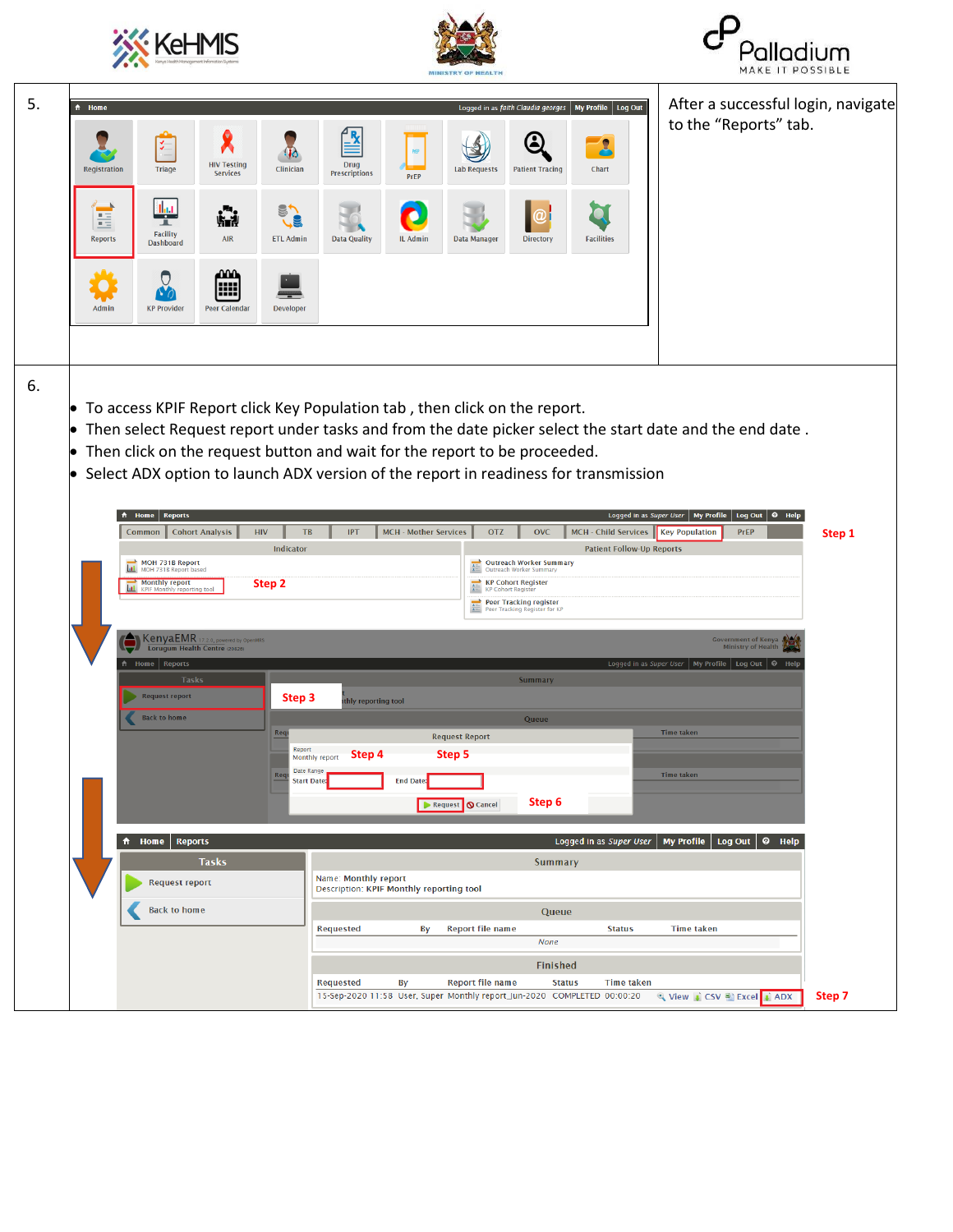





| 7. | <b>ADX Message for Monthly report</b><br><b>Reporting Date</b><br>Start Date: 2020-06-01<br>End Date: 2020-06-30                                                                                                         | Click submit message to send<br>report to 3PM system via IL You<br>will see Message successfully<br>sent as a confirmation of a sent<br>ADX message to the 3 PM via IL |
|----|--------------------------------------------------------------------------------------------------------------------------------------------------------------------------------------------------------------------------|------------------------------------------------------------------------------------------------------------------------------------------------------------------------|
|    | <b>Server Settings</b><br>IP Address/URL: https://il.kenyahmis.org:9721/api/3pm/<br>Edit<br>Message successfully sent<br>Show/Hide Message<br><b>Submit Message</b>                                                      |                                                                                                                                                                        |
| 8. | last updated on Thursday, August 27th, 2020, 5:37:39 PM<br>ADX message sent to PPPM successfully! Total send attempts: 1.<br>Thu Aug 27th, 2020 - 5:30:06 PM<br>G                                                        | Interoperability Confirmation of<br>a received ADX message from<br>EMR and a successfully sent<br>message to 3PM instance.                                             |
|    | Received ADX message successfully. Subscribers include PPPM<br>6<br>Thu Aug 27th, 2020 - 5:29:58 PM<br>ADX message sent to PPPM successfully! Total send attempts: 1. $\bigcirc$<br>o<br>Thu Aug 27th, 2020 - 2:47:17 PM |                                                                                                                                                                        |
|    | Received ADX message successfully. Subscribers include PPPM<br>Thu Aug 27th, 2020 - 2:47:15 PM                                                                                                                           |                                                                                                                                                                        |
|    | ADX message sent to PPPM successfully! Total send attempts: 1. $\bigcirc$<br>Ø<br>Thu Aug 27th, 2020 - 2:45:32 PM                                                                                                        |                                                                                                                                                                        |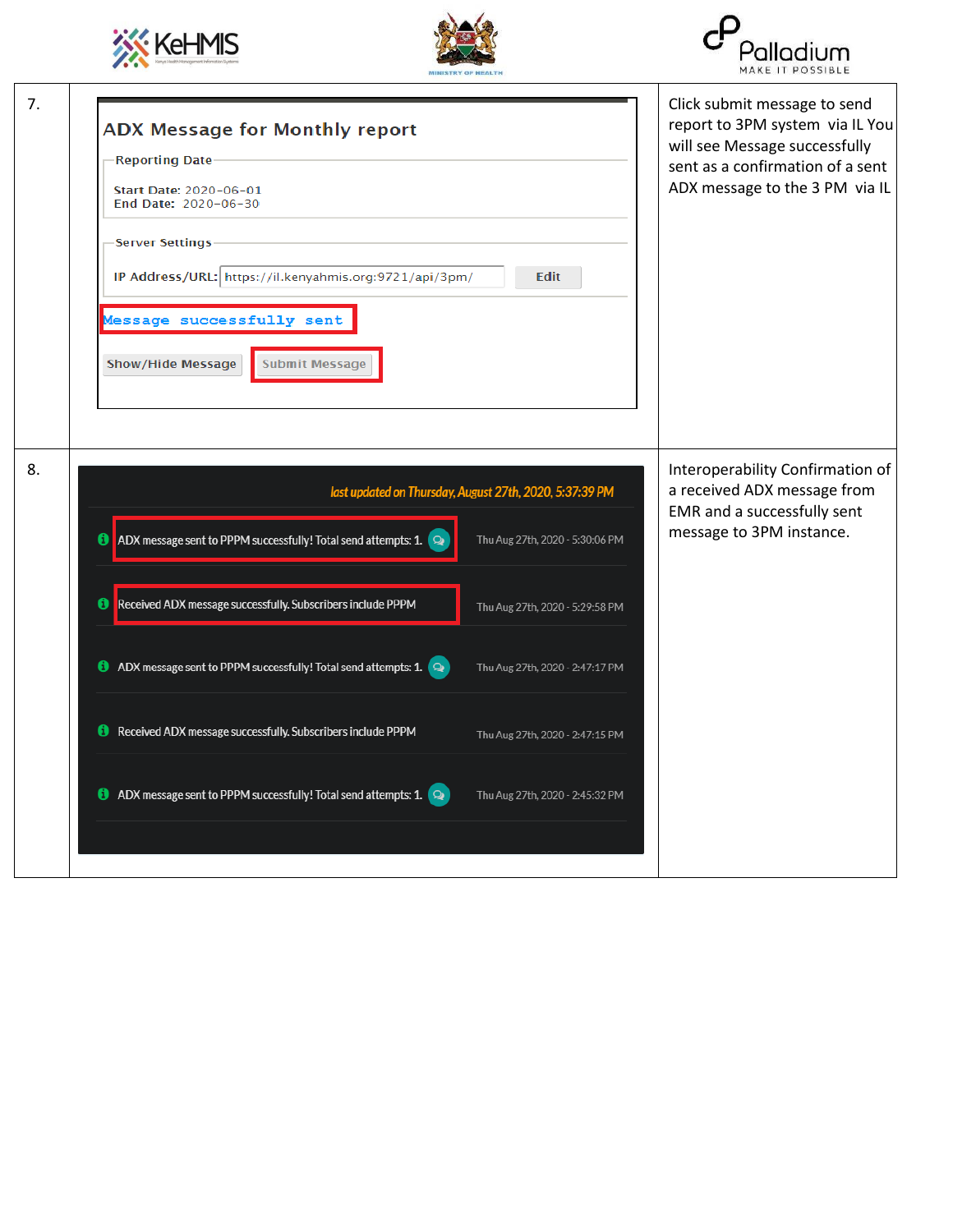